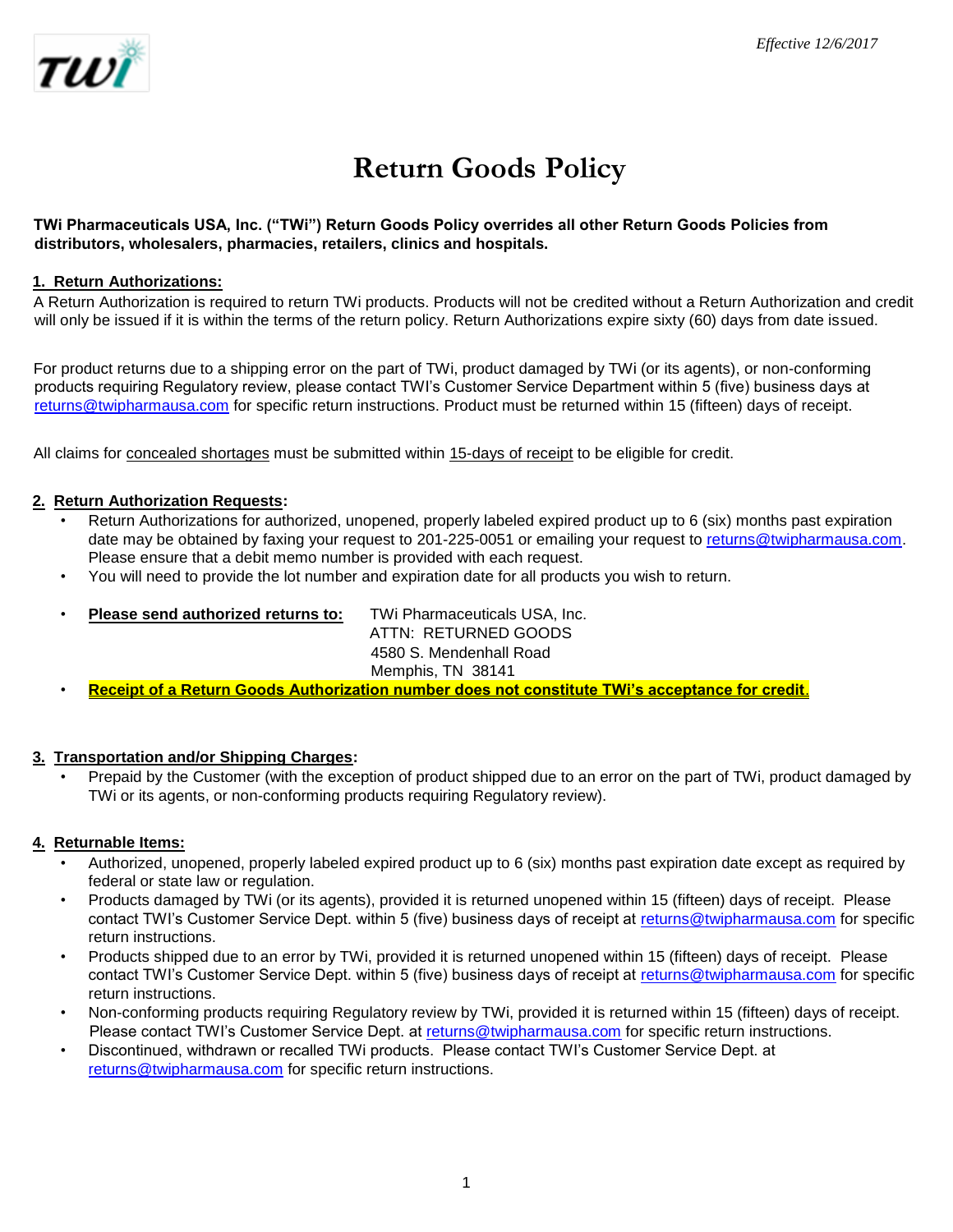

## **5. Non-Returnable Items:**

- Partially or fully opened containers, unless otherwise required by law
- Products with more than 6 (six) months after the expiration date
- Products that have deteriorated due to improper storage, heat, water, smoke, etc.
- Products involved in fire, flood, or other insurable events
- Overstocked items
- Products returned by any other source other than the original purchaser
- Private label or repackaged products
- Products with missing label or missing lot number and/or expiration date or products marked, coded or altered in any way.
- Products sold by TWi on a non-returnable basis, such as free goods, products provided at no charge for promotional incentives, samples or short dated products sold as such.
- Returns made after 60 (sixty) days from the date of the return authorization.
- Products purchased or distributed contrary to federal, state and local laws.
- Products that do not have preprinted bar coded shipping labels from DLSS.

## **6. Controlled Substances Returns:**

• Outdated controlled substances should, if possible, be destroyed by the customer under DEA authorization, or other state or regulatory agencies empowered by law to do so. When destroyed, a copy of the signed destruction form (DEA Form 41) should be forwarded to TWi for credit only if such destroyed product would qualify as returnable under paragraph 4, above.

# **7. Returns Valuation:**

- **All TWi products purchased on a direct basis will receive credit based on the lower of direct or indirect contract purchase price or the original invoiced price.**
- All TWi products purchased on an indirect basis **must** be returned through the wholesaler or distributor of purchase or their designated third party returns processor. Indirect returns will be credited through the wholesaler or distributor of purchase at the lower of acquisition or current direct or indirect price at TWi's discretion. Indirect returns not returned by the wholesaler or distributor will be denied credit.

# **8. Third Party Processing:**

- Third party processors **must** comply with all requirements of TWi's Return Goods Policy.
- Third party processors **must** provide proof of destruction for short/outdated product.
- TWI will **not** accept returns from third party return processors for customers other than wholesalers or warehousing chains or other direct purchasers of TWi product unless a pre-approved contract is agreed to and signed.  $\Box$  All returns from non-authorized customers sent to third party return processors **will be refused**.
- TWI will **not** process returns using pricing from the third party's internally generated price list.
- TWI will **not** reimburse any service fees to the customer of processing agent for the miscellaneous fees (i.e. handling, processing fees) or freight charges incurred.

## **9. Terms of Return Policy:**

- Credit will be issued in the form of a credit memo as detailed in section 7 (seven) above. **No cash refunds**.
- **Only full bottles will be issued full credit**.
- Product **must** be returned with an approved return authorization form. TWI reserves the right to destroy all returns without a return authorization without recourse.
- DLSS provides regulatory destruction of all products; therefore, TWi will **not** reimburse customers for destruction charges for products destroyed by any party other than DLSS.
- TWi will not accept deductions on invoices for returns but will issue a credit memo. Please do **not** make any deductions from remittances in anticipation of credit.
- Return goods credit **must be taken within 1 (one) year** of date of issue or credit will be forfeited.
- Proof of return is the customer's responsibility.
- TWi reserves the right to make adjustments to credit amounts up to 24 months from the date of issue.
- TWI reserves the right to **not** issue a credit for any return not falling within the parameters of TWi's Returns Policy.